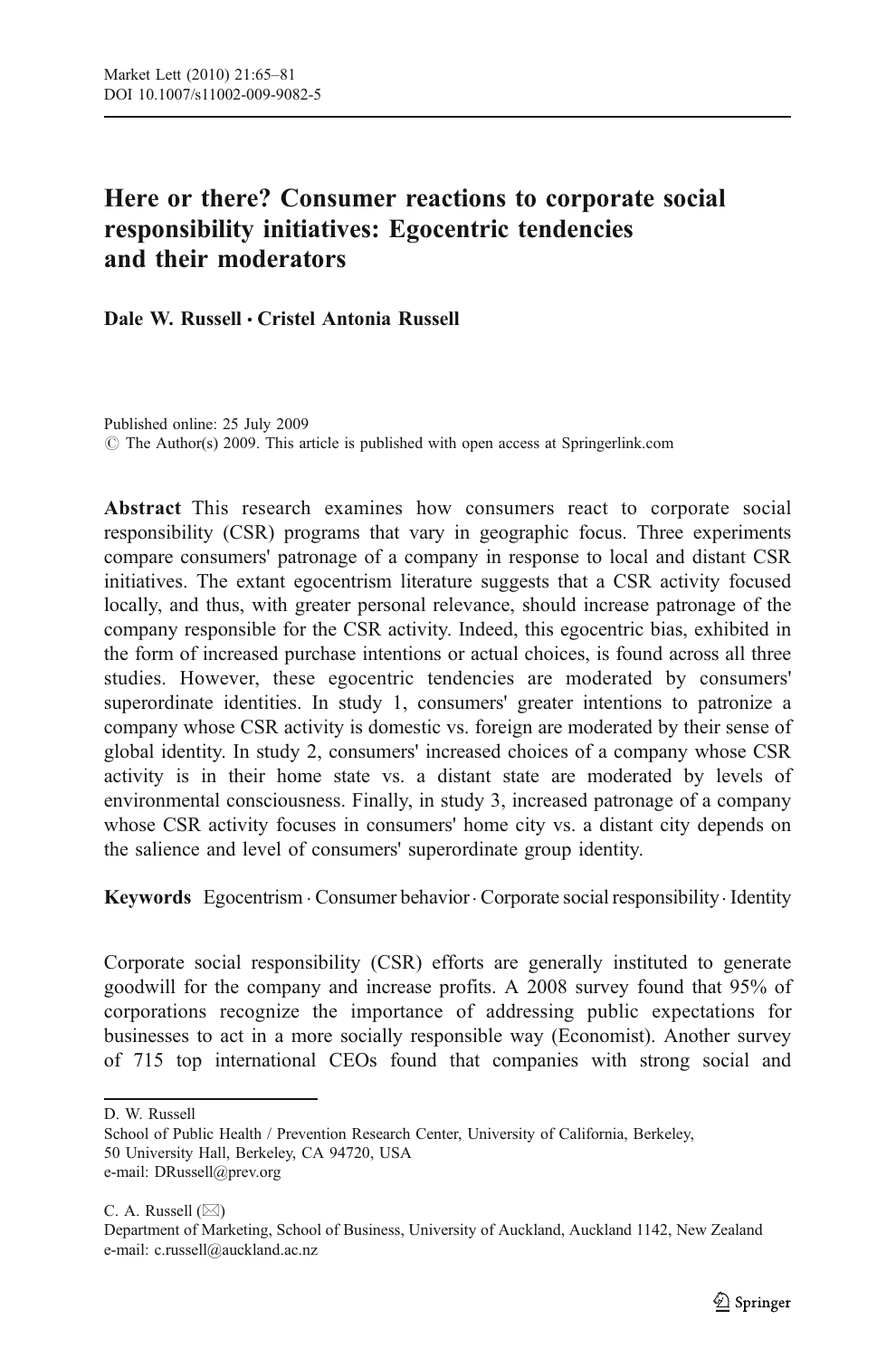environmental commitments saw profits increase by 16% and share prices increase by 45% over a 3-year period compared to 7% and 12%, respectively, for those companies without such strong commitments (EIU [2008\)](#page-15-0). Furthermore, 991 multinational corporations reported that enhancing their brand reputation was an important competitive advantage factor when considering the implementation of their CSR activities (EIU [2008](#page-15-0)). As the public becomes more aware of and sensitive to corporate behavior, both positive and negative, a corporation's CSR reputation will become increasingly important (Berger and Kanetkar [1995](#page-15-0); Daviss [1999](#page-15-0)).

In the end, consumers, through their purchases and consumption of products, are the final judges of corporations' behavior. Consumers' behavior toward a company (e.g., purchasing or boycotting its products) is a function of how they view the company (Klein et al. [2004](#page-16-0)). As consumers have become more conscious of how their consumption choices impact society, their sensitivity to corporate social behavior has also dramatically increased since the 1980s (Harrison and Freeman [1999\)](#page-15-0). Consumer purchases often transcend the simple value associated with a product and reflect how they perceive the value of the company producing the product in their community, which includes the company's CSR activities. Research has shown that consumers are willing to pay more for products that are produced in a socially responsible manner and that they respond negatively (e.g., by not purchasing their products at all) when companies do not act responsibly (Trudel and Cotte [2008](#page-16-0)). Consumers who perceive a company as more socially responsible also maintain higher levels of trust towards the company's products (Pivato et al. [2008\)](#page-16-0). Thus, businesses at all levels, but especially at the corporate level, are paying attention to consumers' responses to their CSR strategies (Marin et al. [2009;](#page-16-0) Podnar and Golob [2007\)](#page-16-0).

The extant literature contains much discussion regarding how corporations could deal with consumers' social and environmental concerns through their CSR activities; however, empirical data are scant. In particular, the academic literature lacks empirical studies regarding how CSR initiatives influence consumers' behavior (Berman et al. [1999;](#page-15-0) Colonomos and Santiso [2005\)](#page-15-0). This research is in response to calls for greater understanding of how consumers' identities and values affect their behavior and to better understand what considerations are given when consumers flex their economic muscles for social causes (Powell [2006\)](#page-16-0).

### 1 Theoretical framework

The notion that businesses should operate in a neighborly manner and concern themselves with their impact on their fellow citizens is well-accepted (Windsor [2001\)](#page-16-0). But there are many community and geographic levels at which companies can focus their CSR efforts (Economist [2008](#page-15-0)). This research examines how consumers respond to CSR programs that vary in geographic focus. The studies are guided by the extant literature on egocentrism to compare consumer responses to CSR initiatives that are either local or distant; such geographic foci are often components of corporate strategies to demonstrate community attachment and concern for community welfare (Marin et al. [2009](#page-16-0); Handleman and Bello [2004\)](#page-15-0). The studies also assess the role played by consumers' identity as global citizens and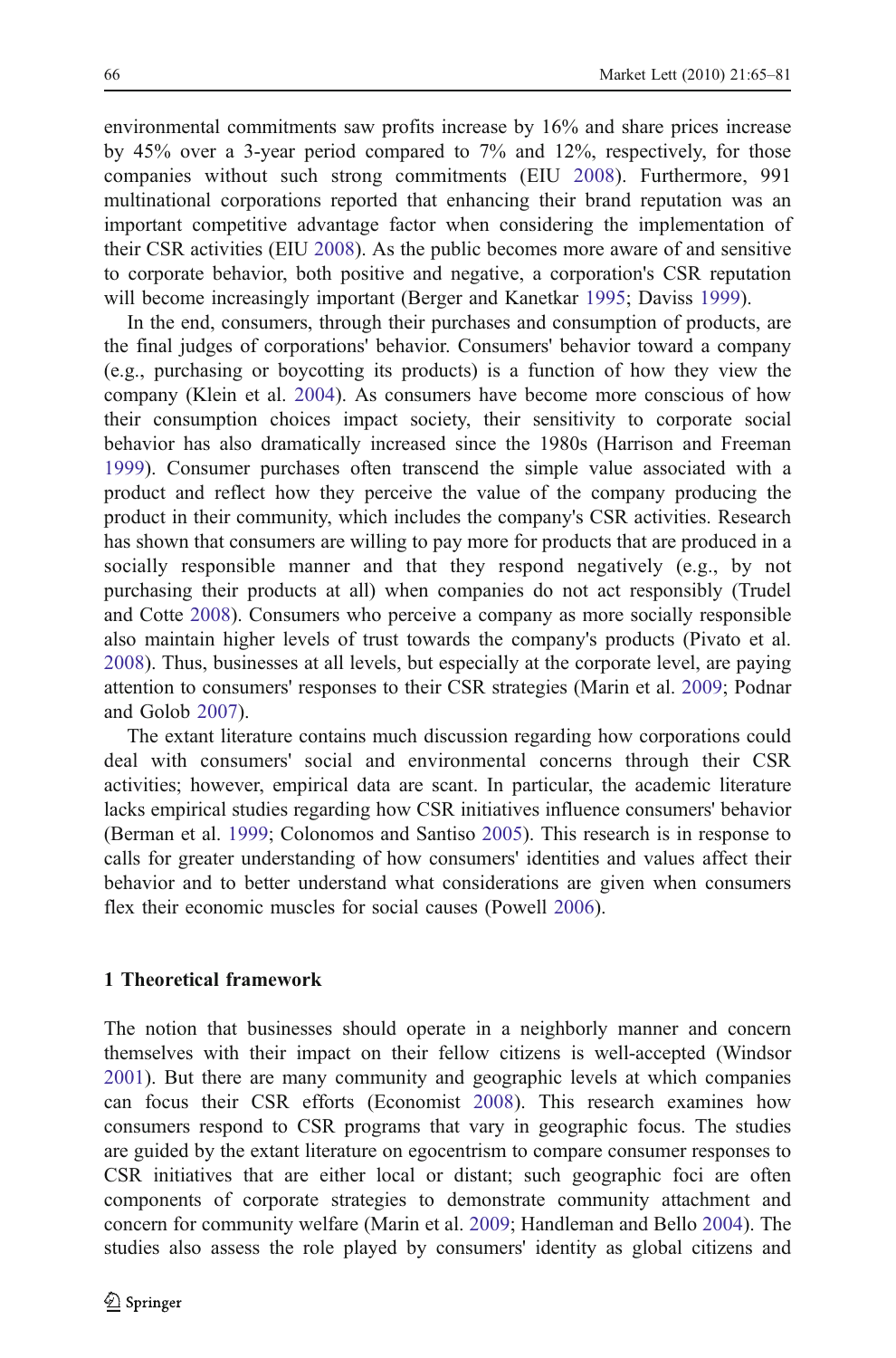consumers' environmental consciousness as moderators of their generally egocentric tendencies. In the final study, consumers' subordinate or superordinate group identities are manipulated experimentally to assess the moderating effect of priming different levels of group identity on egocentric tendencies.

### 1.1 Egocentric tendencies

A large body of literature supports the notion that consumers would be more concerned with locally focused CSR initiatives that directly affect their daily lives. Of the many constructs that reflect behaviors promoting self-gratification (e.g., selfishness, idiocentrism, ethnocentrism), the construct of egoism has been deemed the most relevant for assessing relationships between individuals and greater society (Weigel et al. [1999\)](#page-16-0). Many have argued the need to better understand and appreciate the power of egoism, for egocentric decision-making is considered to be "more powerful than any but the most astute psychological analysts and the most rigorous devotees of introspection realize" (Niebuhr [1932,](#page-16-0) p. 40). Decisions biased by egocentrism override rational decision-making. In fact, philosopher Arthur Schopenhauer deemed egoism "the starting point of all conflict" (Mannion [2003,](#page-16-0) p. 193), and indeed, consumer behavior relating to economic purchasing power has been deemed a manifestation of personal ravenousness (Dickinson and Hollander [1991\)](#page-15-0).

As with many constructs, egoism has multiple definitions, but it essentially involves behaviors that are self-serving, such as allocating more resources to oneself or one's in-group rather than others (Diekmann [1997](#page-15-0)). Individuals often are unable to get beyond this egocentrism (Gilovich et al. [2000\)](#page-15-0). According to legal scholar and philosopher Jeremy Bentham, "man, from the constitution of his nature, prefers his own happiness to that of all other sentiment being put together" (Parekh [1974,](#page-16-0) p. xi). According to this sentiment and the underlying assumptions of classical economics, individuals are thought to generally behave as to maximize their own gain; therefore, every action is motivated by self-interest (Weigel et al. [1999](#page-16-0)). An important characteristic of egocentric tendencies is their latent nature; they are relatively automatic responses that manifest themselves implicitly in behaviors (Diekmann [1997\)](#page-15-0). This implicit nature of the egocentric bias has two consequences: first, people may not be aware of the bias, and second, more explicit responses, such as judgments of importance or explicit statements of approval, may not be subject to the bias because people are more conscious and aware, and thus, more likely to control their biases. The extant egoism literature thus suggests that, if consumers perceive that a company's CSR activity benefits them directly, they should reciprocate and reward the company through increasing patronage (Morales [2005;](#page-16-0) Reed et al. [2007\)](#page-16-0). Explicit responses to the company's efforts should not be affected by the egocentric bias.

### 1.2 Moderators of egocentrism

Some factors may moderate or even remove consumers' egocentric biases. For consumers to break the gravitational tug of egoism, they must exhibit what some have termed "empathetic attribution" (Dickinson and Hollander [1991](#page-15-0)). This concept presents the notion that consumers must be able to recognize the utility of something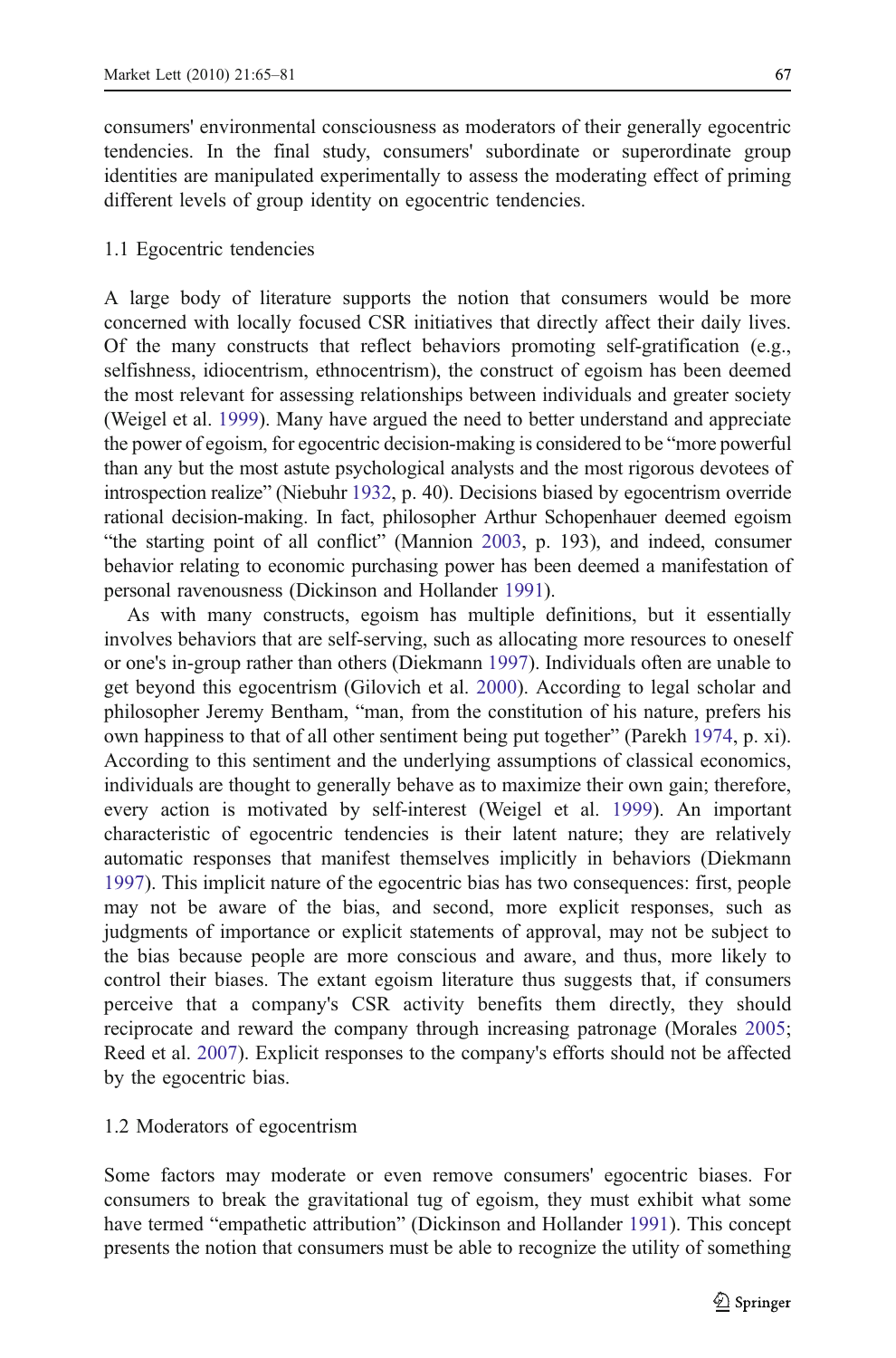in relation to others or to a greater cause. Therefore, one potential moderator of egocentric tendencies is the degree to which one values an entity greater than an immediately self-serving one. This research focuses on three such superordinate identities: the first two studies measure the degree to which consumers exhibit superordinate identities, an individual's sense of self as a global citizen and an individual's environmental consciousness, and the final study primes an individual's identity as a member of a broad (vs. narrow) community.

It has long been acknowledged that people's moral sense, and thus, their sense of identity, encompasses many layers, such as the family, the neighborhood, the region, the nation, and beyond (Niebuhr [1932](#page-16-0)). According to social identity theory, people differ in their level of identification with each of these categorizations (Tajfel and Turner [1979\)](#page-16-0). Although most research has focused on smaller groups, such as university or club memberships, some studies have examined individual differences in identification with one's nationality as a predictor of conformity to national cultural norms (Jetten et al. [2002\)](#page-16-0). In general, research on social identity has found that consumers engage in behaviors that are consistent with their identities (Forehand et al. [2002\)](#page-15-0). This research incorporates national, regional identity, as well as some superordinate identities, such as global citizenship and environmental consciousness.

There has been much academic discussion on the changing nature of citizenship in this era of globalization where "traditional citizenship is being challenged and remolded by the important activism associated with this trans-national political and social evolution" (Falk [1994](#page-15-0), p. 138). In its basic form, global citizenship reflects the notion that individuals identify with and concern themselves with their impact on their fellow global citizens. The implication of this superordinate identity is that ingroup and out-group distinctions (i.e., us vs. them) give way to a more communal mindset. In a similar manner, environmental consciousness encompasses an overarching societal orientation whereby an individual is concerned with the interplay between human activities, including their own, and the corresponding impact on the natural environment (Kang and James [2007\)](#page-16-0). There is evidence that an individual's level of environmental consciousness influences their purchase behavior (Schlegelmilch and Bohlen [1996\)](#page-16-0) and how they respond to companies' CSR activities (Klein and Dawar [2007\)](#page-16-0). The notion that such superordinate identities are likely to supersede lower-level egocentric tendencies is the premise of this research.

### 2 Research objectives

The goal of this research is to assess consumers' behavioral reactions to CSR activities as a function of the geographic focus of the CSR activity and consumers' sense of identity. In three studies, the focus of a company's CSR activities is manipulated experimentally to reflect either a local or a distant focus. Consumers' reciprocal behavior is then measured in the form of purchases of the company's products (intentions in study 1, actual choice in studies 2 and 3). The research incorporates several dimensions of consumers' identities measured in advance of the experiments (studies 1 and 2) or manipulated at the onset of the experiment (study 3) to assess their moderating impact on consumers' behavior toward the company.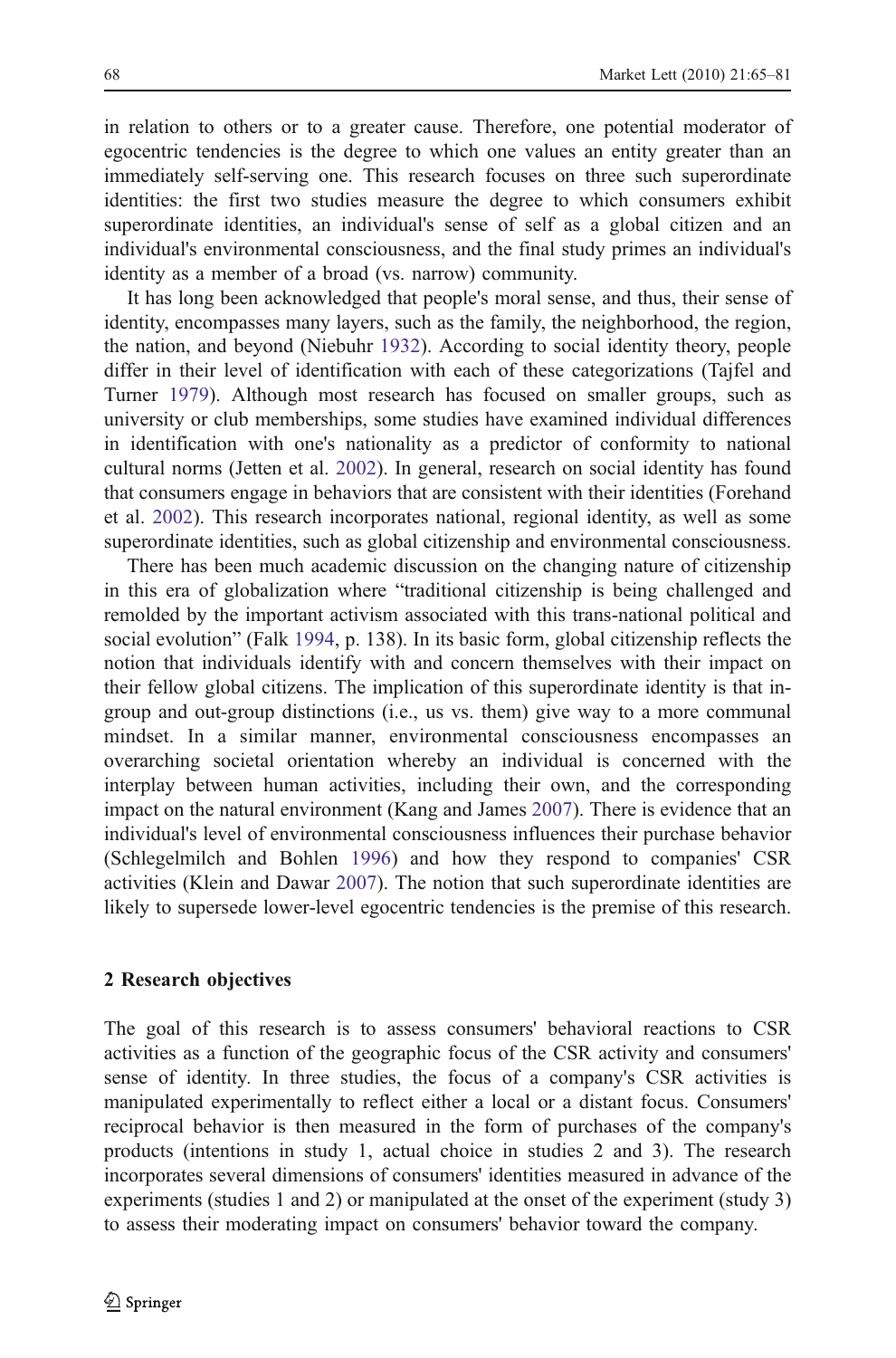#### 2.1 Research context

The context for the first two studies is a retailer's commitment to sustainable operations. In recent years, CSR efforts and environmental concerns have grown hand in hand, especially as climate change has emerged as a major public concern. Such concern has resulted in many parts of society being scrutinized in an effort to root out and rectify humanity's impact on the environment. The business community is often targeted given its public visibility and the historic impact that commercial activities have had on the planet. Today's consumers are increasingly judging businesses based on their social behaviors, and a company's environmental record is one of the most often cited CSR efforts (Dawkins and Lewis [2003;](#page-15-0) Klein and Dawar [2007\)](#page-16-0). To ensure that the effects are not specific to the environmental context, the final study adopts a different approach, focusing the CSR activity on assistance for university expenses.

### 3 Instrument development

The studies required several measures of the strength of one's identity: identity as a global citizen, national and regional (state) identity, and identity as a member of a university community. Study 2 also required a measure of environmental consciousness. The measures for each of these constructs were pre-tested in a preliminary phase, using a survey administered to 658 undergraduate students (54% males) who were members of a subject pool at a large California public university. In line with previous research on group identification, the measures included three dimensions, namely satisfaction with being a member of a group, the salience of the group membership, and solidarity with a group (Cameron [2004\)](#page-15-0). The same items were used for each geographic level of identity, and they were anchored by strongly disagree/strongly agree. Satisfaction with group membership was measured by "I feel good about being a Californian/an American/a global citizen/a member of a US university," and "I am proud to be a ..." (Ellemers et al. [1999](#page-15-0); Luhtanen and Crocker [1992;](#page-16-0) Sellers et al. [1998](#page-16-0)). The salience of the group membership was measured by "I often think of the fact that I am a ..." and "Being ... is an important part of my identity" (Jackson [2002\)](#page-16-0). Solidarity with the group was measured by "I feel strong ties to ..." (Cameron [2004](#page-15-0)) and "I have a strong attachment to ..." (Sellers et al. [1998\)](#page-16-0). All six-item measures performed well in the pre-test, with alphas above 0.87. The correlations between identity measures were significant but low  $(r_{CA, US} = 0.53;$  $r_{\text{US}}$ , Global<sup>=0.12</sup>,  $r_{\text{CA}}$ , Global<sup>=0.24</sup>), supporting discriminant validity.<sup>1</sup> Overall, participants reported strong identities as Californians ( $M=4.20$ ; SD=0.88) and as Americans ( $M=4.15$ ; SD=0.83), but global citizenship scores ( $M=3.55$ ; SD=0.87) were more evenly distributed across the scale, with a median of 3.6.

<sup>&</sup>lt;sup>1</sup> Additional discriminant validity tests were conducted (Fornell and Larcker [1981\)](#page-15-0) and are supportive of distinct constructs. In the subsequent studies, correlations between American identity and global citizenship identity and between identity as a Californian and global citizenship identity are not significant  $(r=-0.05$  and 0.14, respectively, both ns).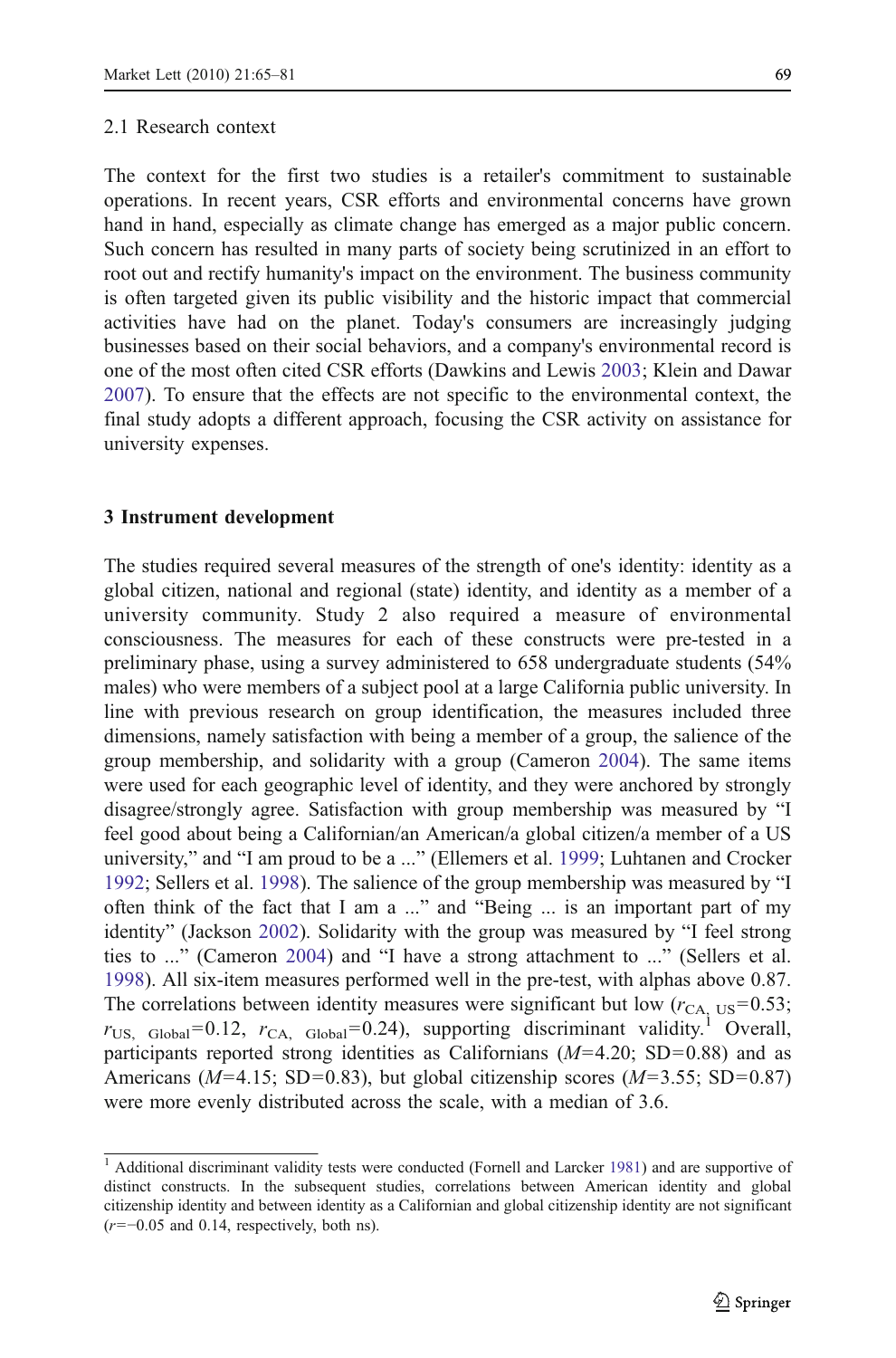A three-item measure of environmental consciousness was also pre-tested. The items were based on previous research regarding ecological concern and attitudes toward the environment (Schlegelmilch and Bohlen [1996](#page-16-0)): "I regularly worry about my impact on the environment," "I think it is important to protect the environment," and "I consider myself an environmentalist." The measure proves reliable, with an alpha of 0.74, and provided a range of scores  $(M=3.28; SD=0.82)$ , with a median of 3.33.

## 4 Study 1

Study 1 adopts a country focus and compares consumer responses to CSR activities conducted in their home country to those conducted in a foreign country.

### 4.1 Hypotheses

Based on the extant egocentrism literature, a CSR activity focused locally, and thus with greater personal impact, is expected to trigger greater reciprocity from consumers in the form of increased future patronage of the company responsible for the CSR activity. However, a consumer's sense of identity as a global citizen is expected to moderate this relationship such that the greater reciprocity triggered by a local vs. distant CSR activity would be reduced if consumers have a strong sense of global identity. Because of the implicit nature of this egocentric bias, this behavioral effect should occur independently of explicit responses to the CSR activity (perceptions of importance) and to the company (attitude toward the company; company approval).

### 4.2 Methodology

The study relied on a between-subjects experiment where the geographic focus of the CSR activity was manipulated to be local or distant. Consumers' sense of global identity was measured to assess its moderating effect on the geographic focus.

A series of measures were collected 3 months before the study as part of a battery of questions administered to all subject pool participants at the beginning of the semester at a large public university in California. That preliminary survey included the measures of identification with being American ( $\alpha$ =0.87) and global citizen identity ( $\alpha$ =0.88). In the main study, conducted 3 months later, 75 members of the subject pool participated in an online experimental study for course credit. The study was self-paced and divided into separate phases so that respondents could not go back and change any previously given answers.

Participants were randomly assigned to two conditions. They were either exposed to a faux news article relating to a retailer's (J.Crew) actions in their country (the USA) or in another country (Cambodia). The statements were worded as not to mention a specific environmental issue or business operation. They read: "The Associated Press recently released a business news brief that clothing retailer J.Crew has pledged to institute a series of new programs to promote sustainable business practices for its US (Cambodian) operations. The company's director released a statement indicating the company was committed to protecting the environment in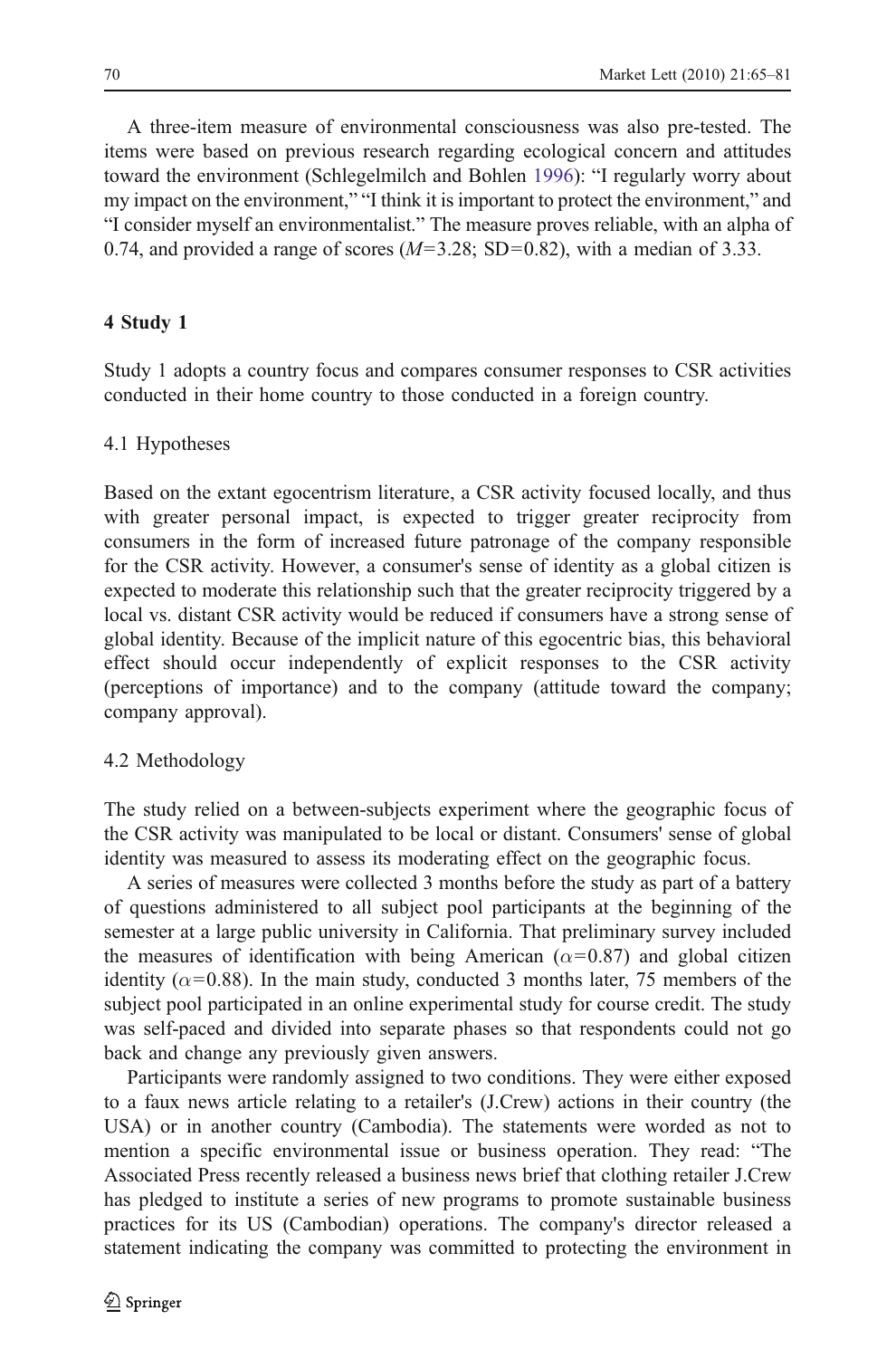the US (Cambodia), especially given that many of its operations rely on area resources. The first of the new programs is scheduled to begin next month."

A series of explicit responses to the scenario was collected following the scenario: attitude toward the company ( $\alpha$ =0.80), approval of the company's action ( $\alpha$ =0.87), and perceived importance of the issue ( $\alpha$ =0.88). Personal impact of the issue ( $\alpha$ = 0.85) was also measured to serve as a check of the geographic focus manipulation. The order of these items was randomized. The [Appendix](#page-14-0) contains the specific items for each measure.

The behavioral dependent measure was collected later in the study session. In a distracter study focused on brands and personality measures, participants were asked to indicate their future purchase intent of 14 listed brands, one of which was J.Crew, on a five-item scale anchored by 1 (not at all likely) and 5 (very likely). Participants were later asked to indicate how often they shop at each of the three retailers  $(1=$ never–5= frequently). The order of the brands was randomized in all instances to prevent order effects. Finally, standard demographic data were collected, including whether or not the respondent was a native of the USA. A complete debriefing was provided to all participants, including a description of J.Crew's actual CSR activities.

### 4.3 Findings

All non-US natives  $(N=9)$  were removed from the analyses. The dependent variables were analyzed using multiple regression analysis. In a first step, the main effect of the geographic focus variable (local vs. distant) and global identity were included, and in the second step, their interaction was added to the model. Previous experience of the retailer, identity as an American, age, and gender were included in the analyses as covariates. For illustration of the findings, global identity was dichotomized (median= 3.40) and the means are reported and compared across weak and strong levels.

Only the main effect of focus is significant on personal impact ( $t=2.18$ ,  $p<0.05$ ), demonstrating that the focus manipulation successfully created stronger perceptions of relevance in the home country scenario than in the distant scenario (2.58 vs. 2.04; contrast=−0.54,  $p$ <0.05). Neither global identity nor its interaction with the focus manipulation is significant (both  $ts < 0.65$ ,  $p > 0.05$ ).

The regression of purchase intentions (PIs) reveals a main effect of geographic focus qualified by a significant geographic focus X global citizenship interaction but no main effect of global citizenship. The results appear in Table [1](#page-7-0) and are visually depicted in Fig. [1.](#page-8-0) As predicted, for those with a weak global citizen identity, PIs are greater in the local than in the distant condition, thus reflecting an egocentric tendency, but among those with a strong identity as a global citizen, there are no differences in PIs.

Analyses of the other response variables reveal other significant differences. The regression of perceptions of issue importance reveals a main effect of geographic focus ( $t=-3.16$ ,  $p<0.05$ ) and no effect of global identity or interaction (both  $ts<1.35$ ,  $p$ >0.05). However, the pattern is in the opposite direction to the PIs: the issue is perceived as more important in the distant country than in the home country (4.07 vs. 3.41, contrast=0.68,  $p<0.05$ ). Both main effects are significant with regards to approval of the company. The effect of the CSR activity's geographic focus  $(t=-1.96,$  $p=0.05$ ) is such that, in the distant country, approval is greater than in the home country (4.11 vs. 3.73, contrast=0.44,  $p<0.05$ ) and the effect of consumers' global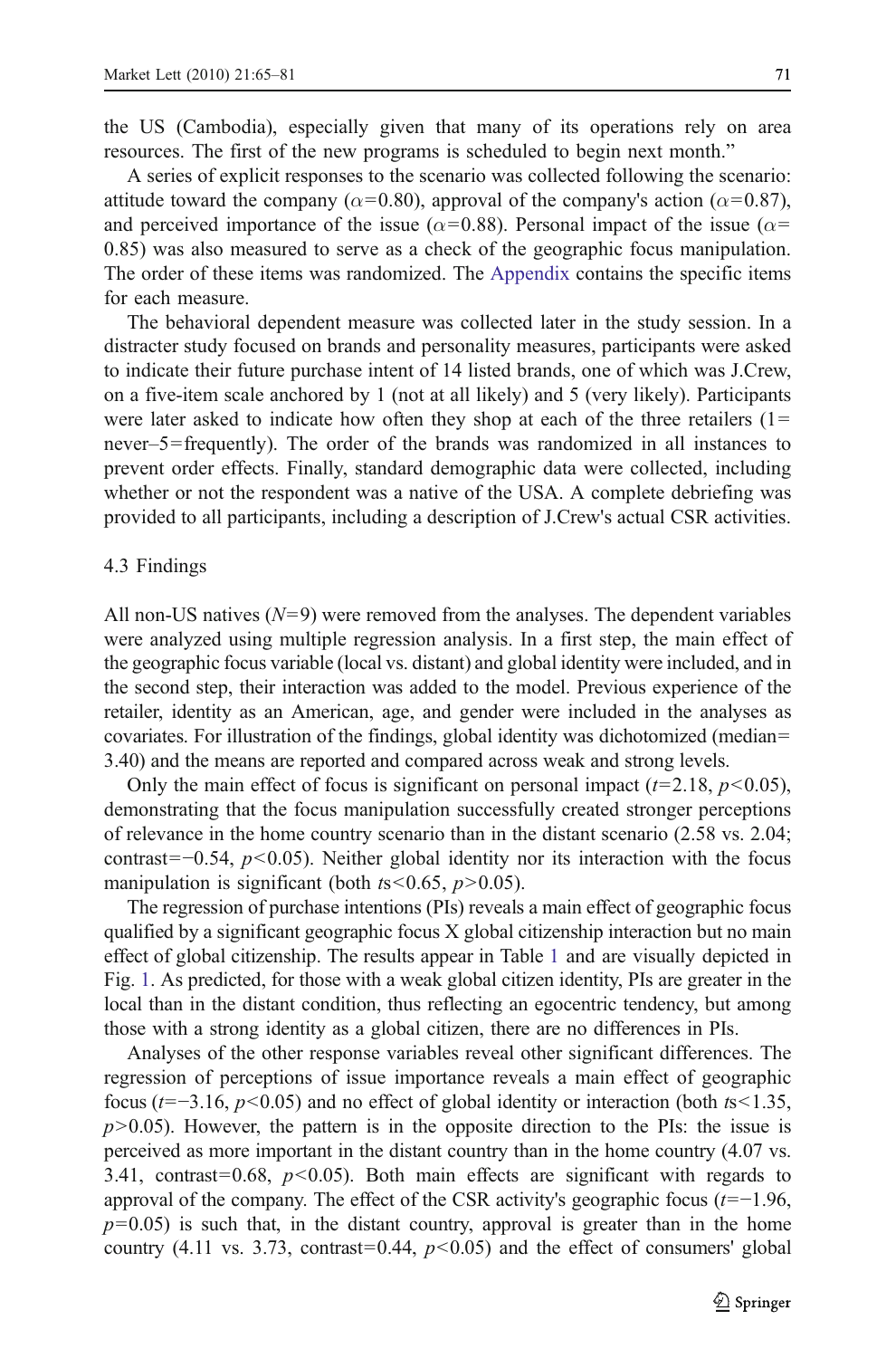#### <span id="page-7-0"></span>Table 1 Regression results

| Variable                                    | Beta (SE)     | t or Wald | Exp(B) |
|---------------------------------------------|---------------|-----------|--------|
| Study 1: multiple regression                | DV: PI        |           |        |
| Focus: home vs. distant                     | 1.43(0.63)    | $2.26*$   |        |
| Global citizenship                          | 0.16(0.13)    | $1.18*$   |        |
| Focus X global citizenship                  | $-0.35(0.18)$ | $-1.95*$  |        |
| Identity as American                        | 0.16(0.13)    | 1.58      |        |
| Previous experience                         | 0.32(0.09)    | $3.56*$   |        |
| Constant                                    | $-0.53$       | $2.18*$   |        |
| Study 2: logistic regression                | DV: choice    |           |        |
| Focus: home vs. distant                     | 6.26(3.20)    | $3.83*$   | 522.41 |
| Environmental consciousness                 | $-2.93(1.05)$ | $7.71*$   | 0.05   |
| Focus X environmental consciousness         | $-2.73(1.19)$ | $5.21*$   | 15.27  |
| Identity as Californian                     | 0.42(0.61)    | 0.48      | 1.53   |
| Identity as American                        | $-1.97(0.72)$ | $7.50*$   | 0.14   |
| Previous experience                         | 0.51(0.40)    | 1.57      | 1.66   |
| Constant                                    | 5.92(4.01)    | 2.18      | 372.88 |
| Study 3: logistic regression                | DV: choice    |           |        |
| Focus: local vs. distant                    | $-1.78(2.56)$ | 0.48      | 0.17   |
| Primed identity (sub- or superordinate)     | $-0.50(1.84)$ | 0.07      | 0.60   |
| Level of identity                           | $-0.27(0.42)$ | 0.41      | 0.76   |
| Focus X primed identity                     | 6.09(3.64)    | 2.80      | 443.02 |
| Focus X level of identity                   | 0.62(0.70)    | 0.78      | 1.86   |
| Primed identity X level of identity         | 0.33(0.53)    | 0.38      | 1.39   |
| Focus X primed identity X level of identity | $-2.05(1.01)$ | $4.12*$   | 0.13   |
| Constant                                    | $-0.30(1.41)$ | 0.045     | 0.74   |

Age and gender were also included as covariates in all regressions  $*_{p<0.05}$ 

identity is such that company approval increases with consumers' global identity  $(t=2.46, p<0.05)$ . There were no effects on attitude toward the company.

### 5 Discussion

In line with the extant egocentrism literature, this first experiment shows that a CSR activity focused in a home country increases consumers' stated intentions to patronize the company in the future compared to a CSR activity focused in a foreign country. This effect occurs in the absence of explicit positive responses, such as more positive attitudes toward the company or greater approval. This pattern is in line with the egocentrism research and the principle of reciprocity: if consumers perceive that a company is doing something beneficial to them, they reward them with greater patronage. However, as anticipated, this egocentric tendency is reduced when consumers have a strong superordinate identity as a global citizen. The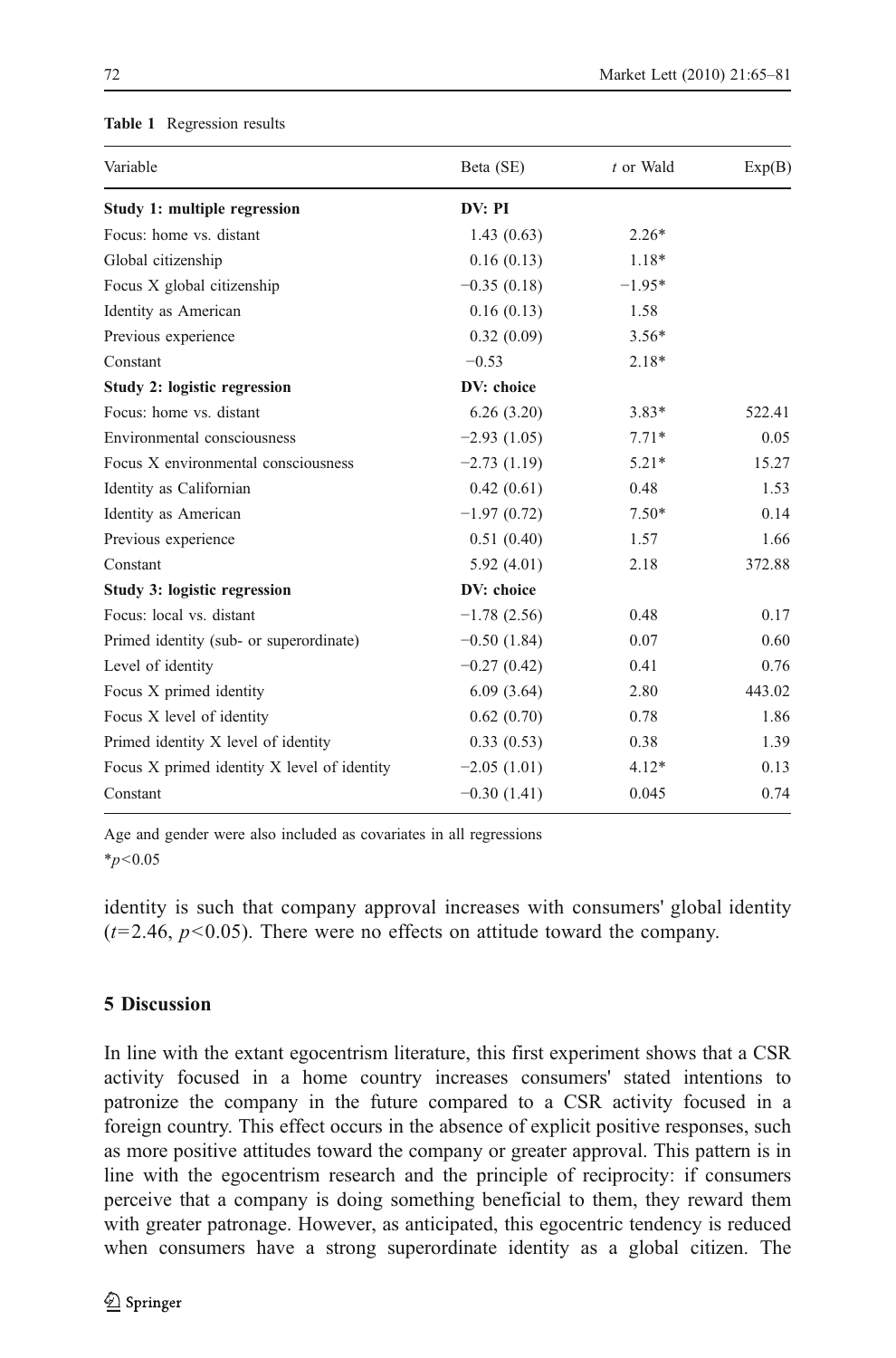<span id="page-8-0"></span>

implicit nature of the egocentric response is evidenced by the opposite pattern of company approval and perceptions of importance. Indeed, despite this overall egocentric bias, consumers find the issue more important and approve of the company's actions more when the focus of their CSR activities is a foreign country. The findings suggest that, unless consumers have a strong identity as global citizens, reciprocity in the form of increased patronage emerges only when CSR activities are conducted locally, even though consumers may express explicit approval of geographically distant CSR activities.

 $\blacksquare$  Weak Global Identity  $\blacksquare$  Strong Global Identity

# 5.1 Limitations

Study 1 is limited in that the main DV is a PI measure. Actual choice would be a stronger behavioral indicator of reciprocity. The use of countries is also a limitation, even though identity as an American was not significant in any of the analyses (perhaps because the mean in the sample was relatively high—4.12). Therefore, study 2 was conducted to reflect local vs. distant conditions that were within the same country and to measure actual choice.

# 6 Study 2

Expanding on the first study, study 2 compares consumers' actual patronage of a company following information regarding CSR activities conducted in their home state to those conducted in a distant state.

# 6.1 Hypotheses

As in the first study, a CSR activity focused locally is expected to generate reciprocity in the form of greater actual patronage of the company responsible for the CSR activity even though it may not increase company approval or attitudes toward the company. However, the effect on choice is expected to be moderated by a consumer's level of environmental consciousness such that egocentric tendencies would be reduced if consumers are highly concerned about the environment.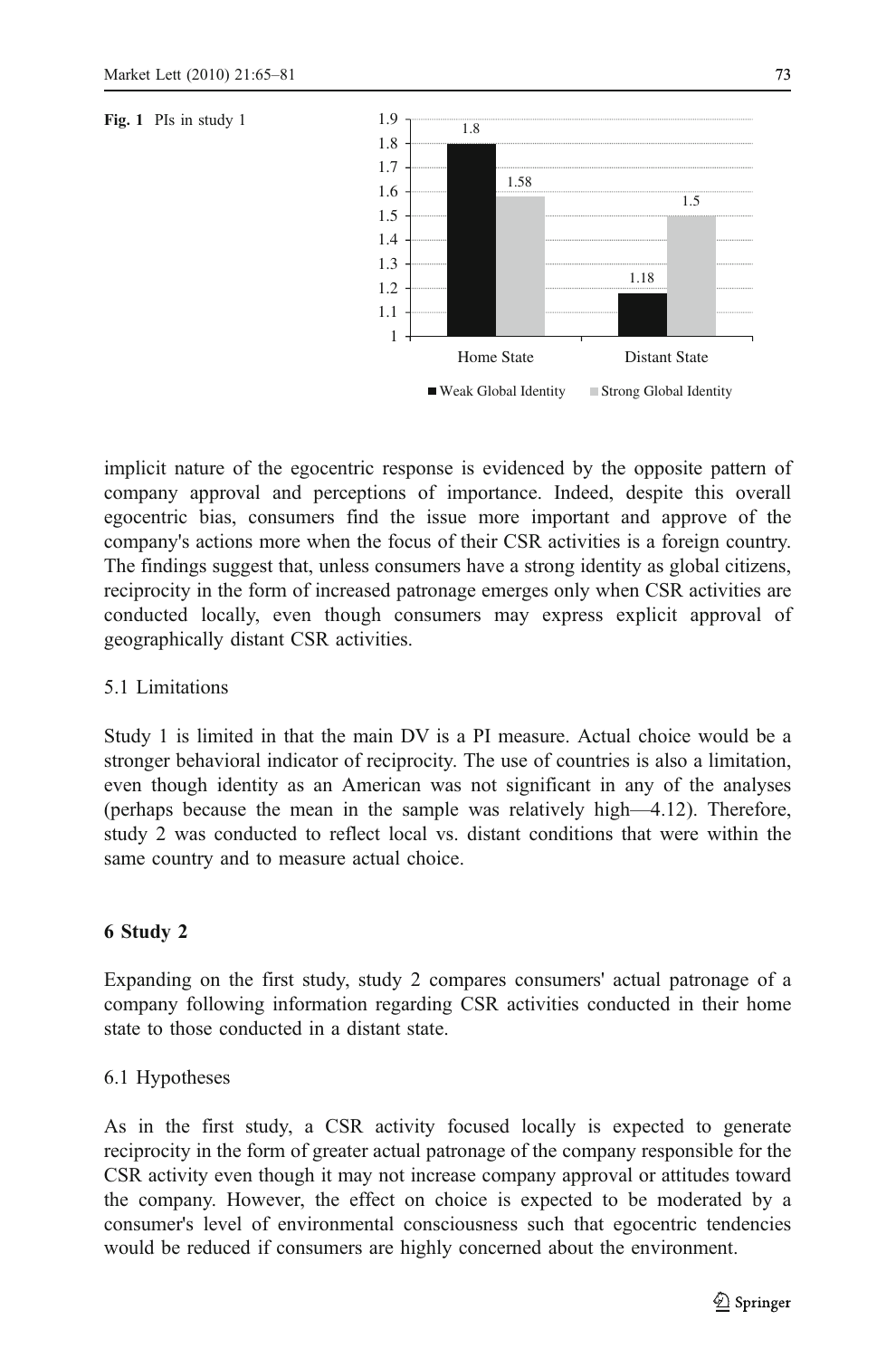### 6.2 Methodology

In this between-subjects experiment, the geographic focus of the CSR activity was manipulated to be local or distant, albeit within the same country. Consumers' environmental consciousness was measured.

Participants were students at a large public university in California who participated for course credit. As in study 1, a series of measures were collected before the study as part of a battery of questions administered to all subject pool participants. Specifically, the preliminary survey included the measures of environmental consciousness ( $\alpha$ =0.72), identity as an American ( $\alpha$ =0.87), and identity as a Californian ( $\alpha$ =0.87).

Fifty-eight participated in an online experimental study, conducted 2 months later. The procedures and measures were the same as in the first study. In addition to receiving course credit, participants were entered in a lottery for a gift certificate for a retailer of their choice. This actual choice measure was collected at the conclusion of the experiment session and after a 15-min distracter study. Participants were asked to choose a gift certificate from one of three similar retailers: J.Crew, Banana Republic, and Abercrombie & Fitch.

Participants were randomly assigned to two conditions with scenarios similar to those of study 1, except that the geographic focus was a US state. In the local condition, the news article related the retailer's actions in the local state, California. In the distant condition, the focus was a distant state, Maine, selected because it is at the opposite corner of the US from California. A complete debriefing was provided to all participants, including a description of J.Crew's actual CSR activities.

### 6.3 Findings

The results were the same whether or not non-California natives were included, so, because all participants currently lived in California, they were retained in the analyses. Actual brand choice was analyzed using a logistic regression with choice of J.Crew as the retailer for the gift certificate as a dependent variable (0/1). To test the hypotheses, choice was regressed on geographic focus, environmental consciousness, and their interactions. Identity as a Californian, identity as an American, previous shopping experience, and age and gender were included in the model. The results, presented in Table [1,](#page-7-0) indicate that the home scenario increased participants' selection of the retailer for their own gift certificate, reflecting the anticipated egocentric bias. However, this main effect is qualified by an interaction with environmental consciousness, such that the home scenario-induced choice is reduced as environmental consciousness increases. This moderating effect of environmental consciousness on the egocentric bias is similar to that found with global citizenship in study 1, except that, this time, it is emerging in an actual choice situation. The pattern of choice is presented visually in Fig. [2,](#page-10-0) with environmental consciousness dichotomized using a median split (median=3.33) on the pre-measures.

The other response variables were analyzed using multiple regressions on the same set of independent variables. There were no differences in company approval or attitude toward the company. As in study 1, the issue is perceived as more important in the distant scenario than in the home scenario, as revealed by a main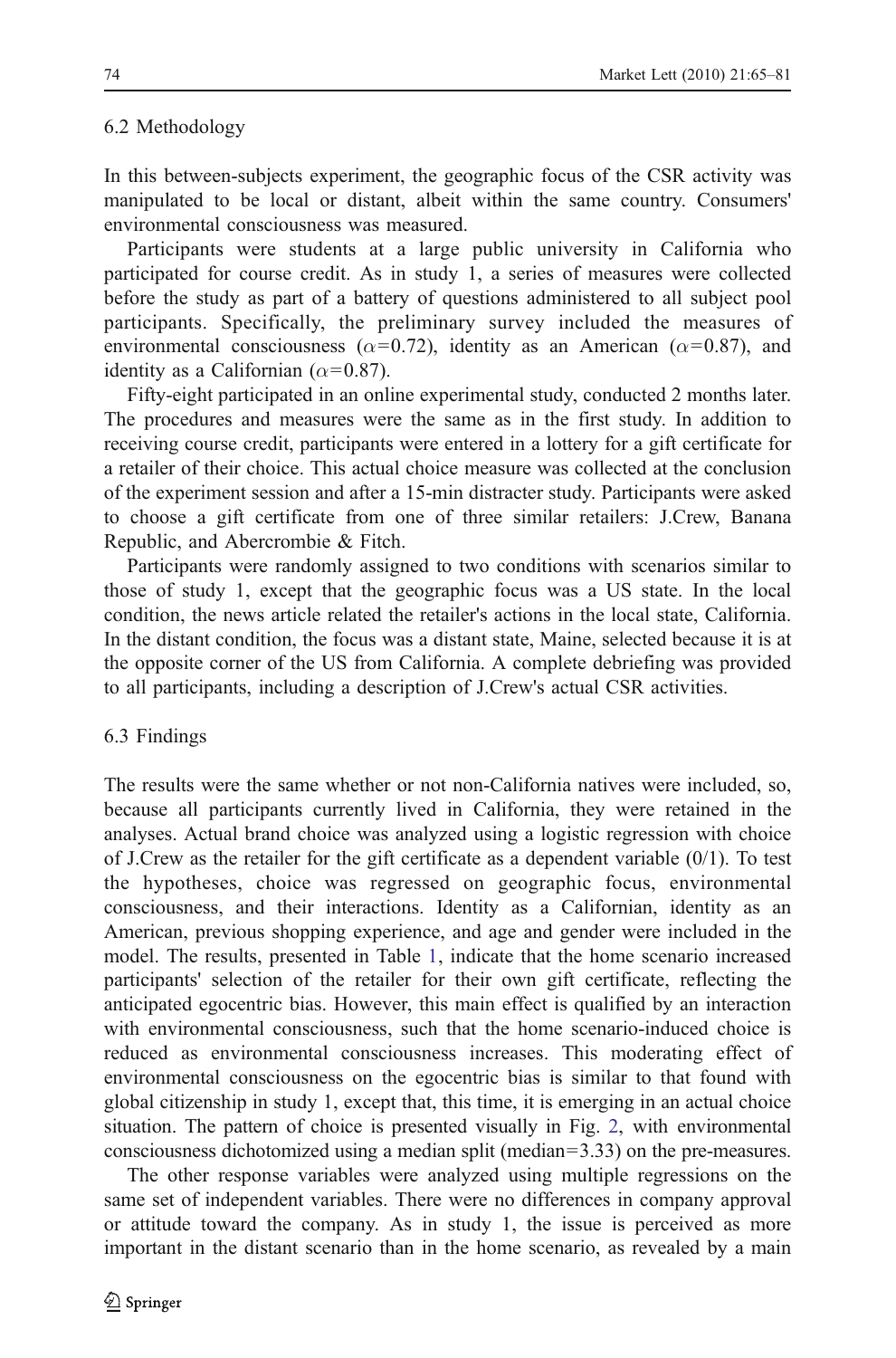<span id="page-10-0"></span>

effect of geographic focus ( $t=1.97$ ,  $p=0.05$ ) on issue importance (no other effects are significant).

### 7 Discussion

The pattern of brand choices is similar to that found in study 1. Again, as expected based on the egocentrism literature, a CSR activity focused locally, in one's home state, increases consumers' actual behavior toward the company compared to a CSR activity focused in a distant state. However, as anticipated, this egocentric tendency is reduced when consumers have a strong sense of environmental consciousness. This study also replicates the finding from study 1 that a distant CSR activity is perceived as more important, even though, in the end, consumers' actual choices still reflect an egocentric bias when it comes to their purchasing behaviors.

### 8 Study 3

Study 3 builds upon the findings of the first two studies. Instead of measuring the level of consumers' superordinate identities, this final study manipulates the salience of membership to a narrow group or a broad group to assess whether egocentric behaviors are a function of how one's in-group is defined. Identity-based theories predict that, when a superordinate identity is salient, people are more likely to take into account whether something benefits the broader group rather than their own subgroup (Kramer and Brewer [1984;](#page-16-0) Transue [2007\)](#page-16-0). Priming a subordinate or superordinate identity changes the perceived boundary of the in-group (Gaertner et al. [1989](#page-15-0)); this has implications in terms of egocentric behavior because what is perceived as beneficial to oneself will vary according to the community most salient to the self. In turn, the impact on egocentric behaviors will vary according to the importance of that community in the person's identity. Egocentric behaviors emerge when a company's actions are perceived as benefiting one's in-group (Diekmann [1997\)](#page-15-0) and should, therefore, occur when that group is salient and that group is an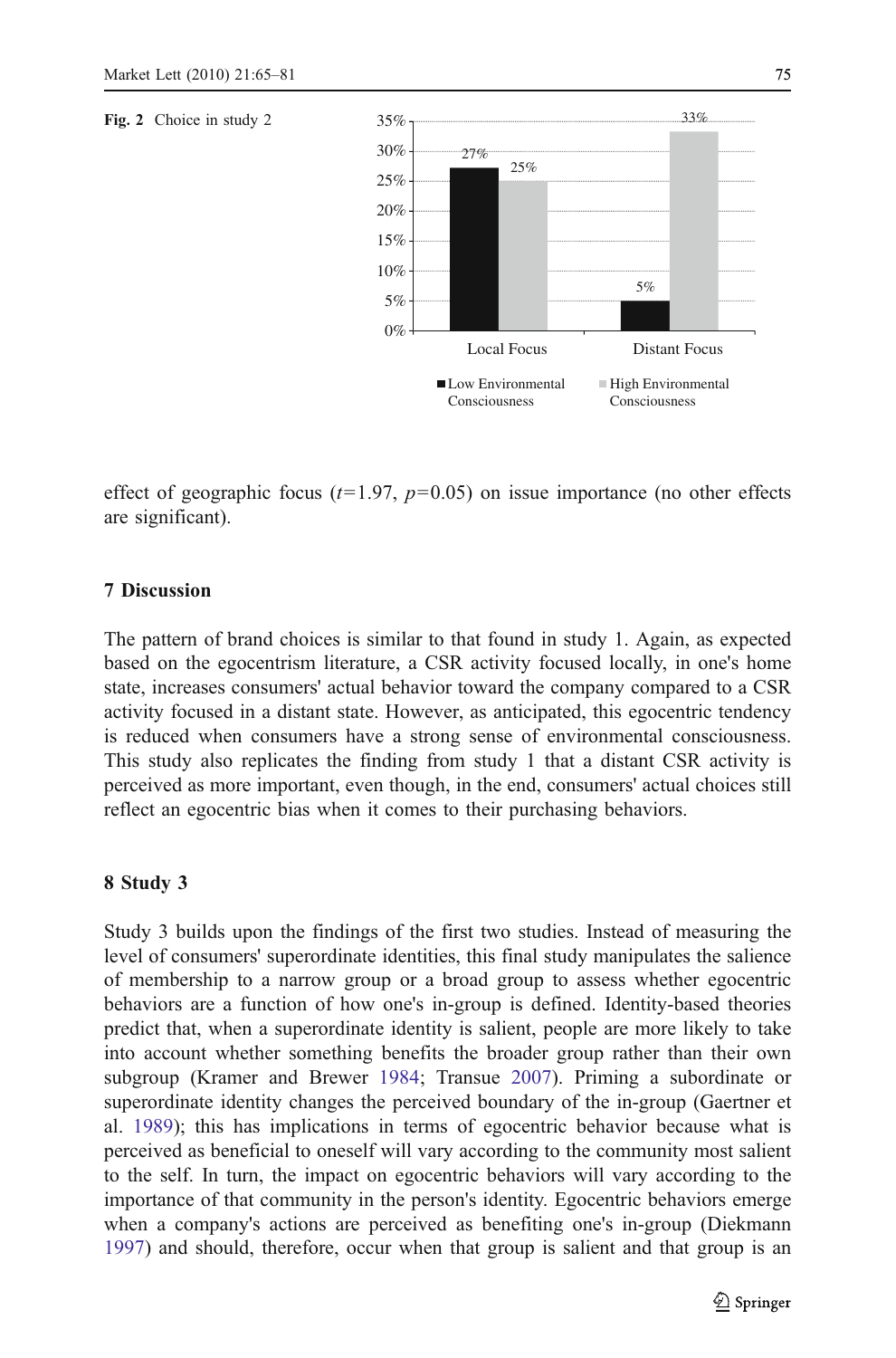important part of one's identity. This interactive effect of identity prime and identity strength should occur whether one's in-group is narrowly or broadly defined (Transue [2007](#page-16-0)).

To ensure that the pattern of results in the first two studies is not context-specific, the final study focuses on a restaurant chain and its commitment to university scholarships. The geographic frame is also different, comparing CSR activities in one's home city vs. a distant city.

### 8.1 Hypotheses

Identity-based theories predict that, when a particular group identity is salient and strong, people will reward (by reciprocating) efforts that benefit their group, and therefore, themselves. Thus, a local CSR activity should trigger greater reciprocity, in the form of increased patronage of the company responsible for the CSR activity, from consumers who exhibit a strong sense of affiliation with that in-group and that in-group is primed. Similarly, when identity is high, a distant CSR activity should trigger greater reciprocity from consumers who strongly identify with the broad group and that group is primed. However, when levels of group identity (narrow or broad) are low, the basic reciprocation to the local activity should emerge, driven by egocentric tendencies, but priming a superordinate identity is expected to moderate this relationship such that reciprocation for the locally based CSR activity is reduced if membership to the broader community is salient. Therefore, egocentric tendencies to reciprocate toward a company should be a function not just of whether the CSR activity is local or distant, but also whether consumers are primed to and strongly do think of themselves as members of the narrow or broad community.

#### 8.2 Methodology

This study relied on a  $2 \times 2$  between-subjects experiment where the geographic focus of the CSR activity was manipulated to be local (home city) or distant (city across the country) and the salience of consumers' identity as university students was manipulated to reflect a narrow or broad group (their own or the whole US university community). As in previous research (Chong et al. [2001](#page-15-0); Transue [2007\)](#page-16-0), identity salience was manipulated by measuring, and therefore priming, identification with either a subgroup identity or a superordinate identity at the onset of the study.

One hundred and forty eight students at a large public university in California (58.8% males) participated in the study for course credit. They were randomly assigned to one of the four experimental conditions. Participants first completed a six-item identity scale measuring the degree to which they felt a member of their own university community in the subordinate identity salience condition (e.g., "I feel good about being a college student at *name of university*";  $\alpha$ =0.90) or of the broader US university community in the superordinate identity salience condition (e.g., "I feel good about being a college student in the US";  $\alpha$ =0.88).

The participants were then exposed to a faux news article relating to a restaurant chain's (Panda Express) actions either in their city or in a city across the country.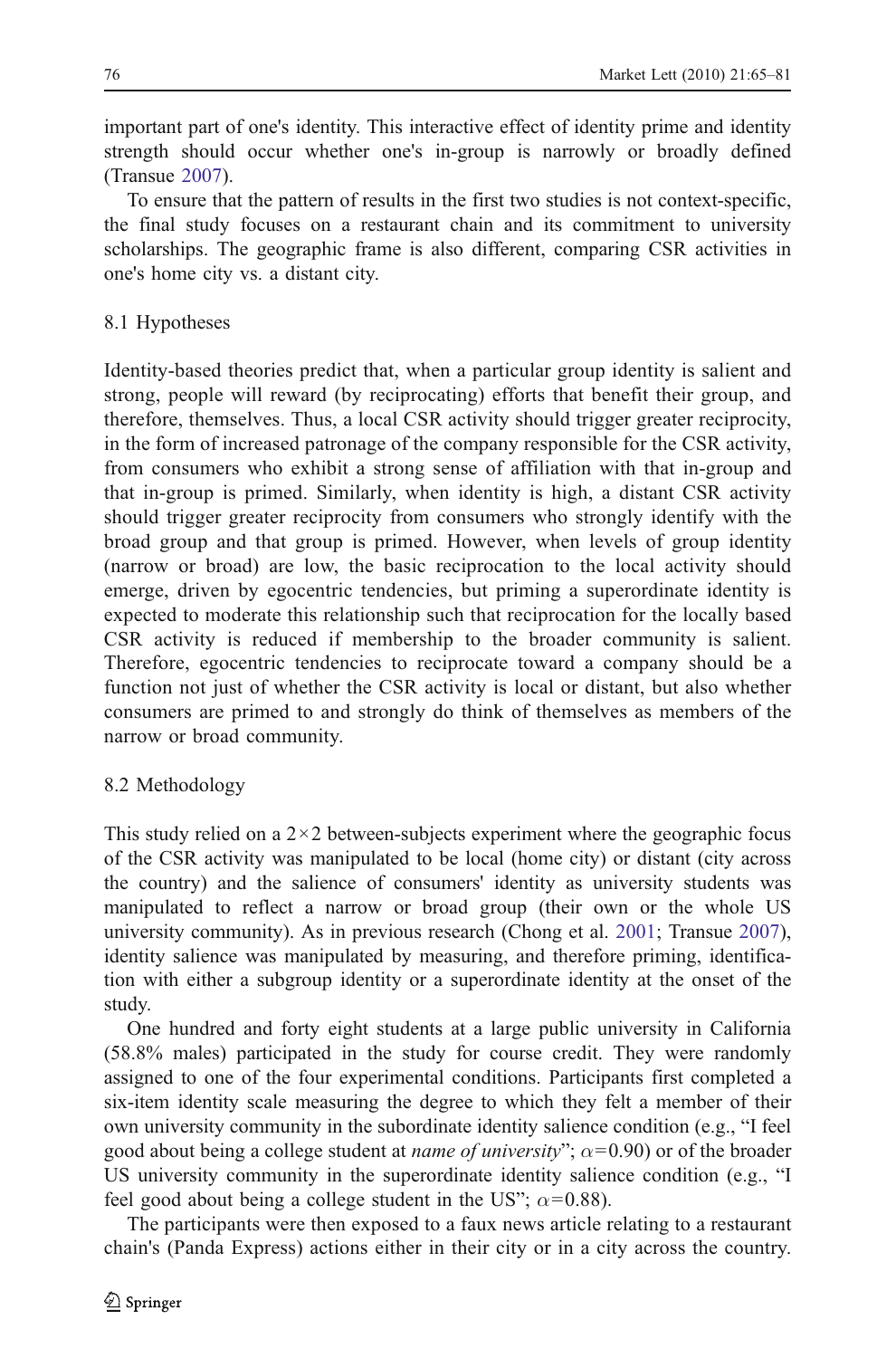The statements read: "The Associated Press recently issued a business news brief that restaurant chain Panda Express has pledged to partner with universities to help offset student expenses. In addition to the high costs associated with attending college, New York (or home city in CA) is an expensive area to live and the company has pledged to sponsor multiple scholarships. The scholarship project is first being implemented in New York (or home city) next semester. The company's regional director released a statement indicating that Panda Express is committed to helping New York (or home city) students' during these difficult economic times<sup>"</sup>

Measures of attitude toward the company ( $\alpha$ =0.75), approval of the company's action ( $\alpha$ =0.86), and perceived importance of the issue ( $\alpha$ =0.75) were collected after the scenario, as in the previous studies. A three-item measure of personal appreciation was also included (see the [Appendix;](#page-14-0)  $\alpha$ =0.89). The order of all scale items was randomized.

In addition to receiving course credit, participants were entered in a lottery for a gift certificate for a restaurant of their choice. This actual choice measure was collected at the conclusion of the experiment session and after a 15-min distracter study. Participants were asked to choose from one of three restaurants that all had locations on the local campus (Panda Express, Rubio's, and Sub Connection) and to then justify their selection. These open-ended answers were coded to assess whether the company's CSR activities were mentioned (i.e., whether the choice was driven by a conscious decision to reward the company). All participants received a complete debriefing including a description of Panda Express' actual CSR activities.

### 8.3 Findings

Actual brand choice was analyzed using a logistic regression with choice of Panda Express for the gift certificate as a dependent variable  $(0/1)$ . To test the hypotheses, choice was regressed on geographic focus, identity salience (subordinate vs. superordinate), level of identity (mean on the six-item scales), and the two- and three-way interactions. Age and gender were also included in the model. The results, presented in Table [1,](#page-7-0) reveal a significant three-way interaction, illustrated visually in Fig. [3](#page-13-0), where the level of identity is dichotomized using a median split (median= 3.51; the median was the same for both identity with the broad community and identity with the narrow community). As expected, the choice of Panda Express is a function, not only of the geographic focus of its CSR activity, but also of the salience of group membership and the strength of consumers' identity as part of that group. When consumers feel strongly about a primed group identity, they reward the company for CSR efforts benefiting that group: priming a subordinate identity leads to greater reciprocation for the local CSR activity (42%) and priming a superordinate identity greater reciprocation for a distant activity (45%). The local CSR activity increases participants' selection of the restaurant if their subordinate identity is primed (43.9%), and regardless of the degree to which they identify with the subordinate community, reflecting the baseline egocentric bias. When the superordinate identity is primed but participants report low levels of identification with that community, choice is lower (30%).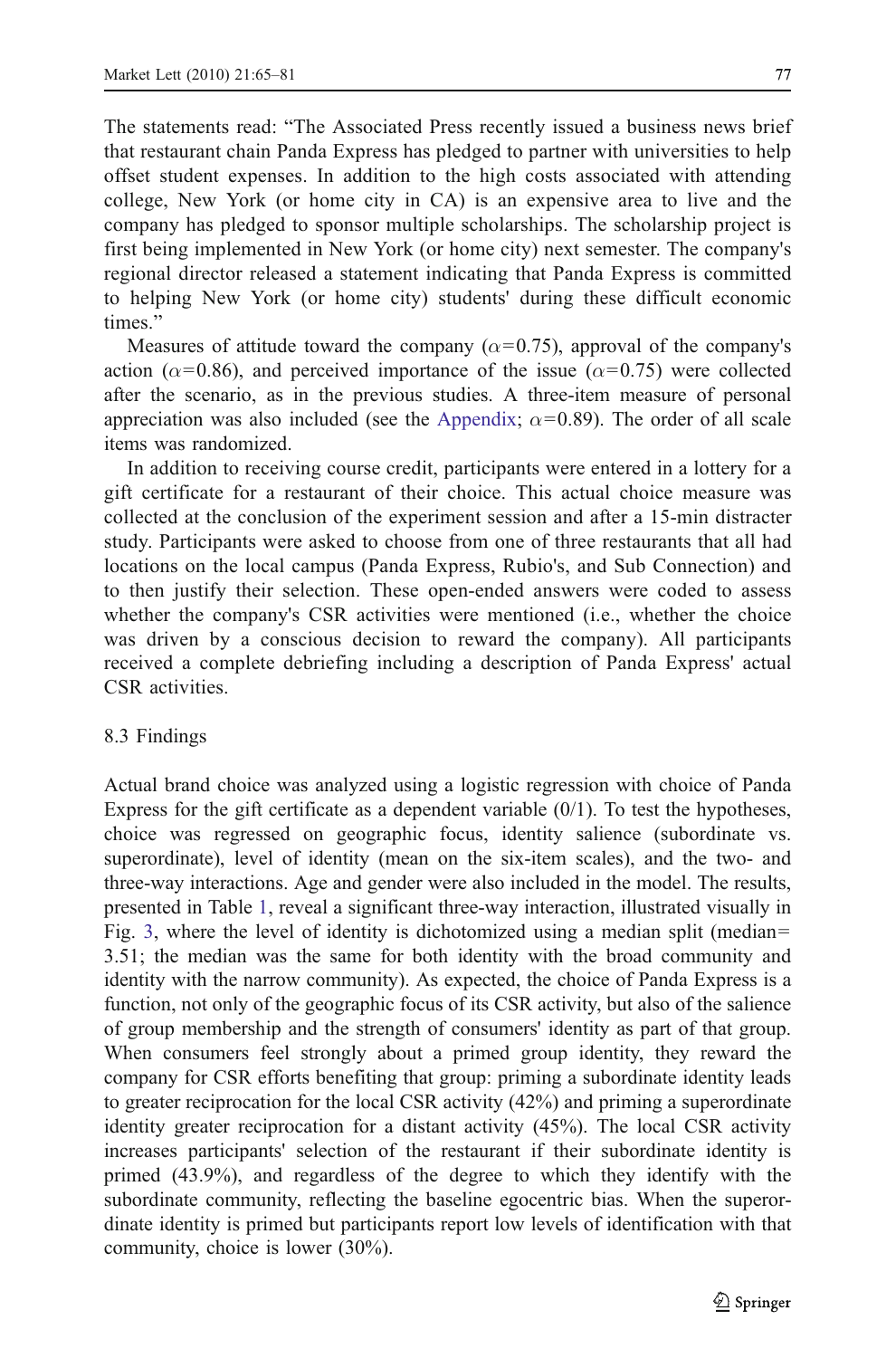<span id="page-13-0"></span>

Fig. 3 Choice in study 3

Only two participants mentioned the preceding study in their restaurant selection, thus indicating that explicit concerns for reciprocation do not drive choices. The other response variables were analyzed using multiple regressions on the same set of independent variables and interactions amongst them. The only significant effect on personal appreciation and company approval is that of geographic focus  $(t=2.15$  and 1.99, respectively,  $p<0.05$ ): the distant CSR activity generates greater expressions of personal appreciation (3.72 vs. 3.44) and company approval (4.26 vs. 4.03), again echoing the previous studies' findings that, explicitly, consumers respond even more positively to distant activities. There were no differences in attitude toward the company or perceived importance of the issue, both responses being positive across all conditions  $(M=3.94, SD=0.71; M=3.99, SD=0.76)$ .

## 9 Discussion

This third study, where different levels of group identity are primed, provides additional evidence for the egocentric bias and its implicit nature. The study also provides further evidence that explicit responses to a CSR activity operate independently from actual reciprocal behavior toward the company sponsoring it. In general, a local CSR activity increases reciprocal behavior if consumers' identity as members of the local community is salient. Also, when consumers do not strongly identify with a group, whether defined narrowly or broadly, the baseline pattern is a reciprocal behavior in reaction to a local CSR activity. Both patterns reflect an egocentric tendency. When a superordinate identity is salient and consumers strongly identify with it, consumers reciprocate more strongly when the CSR activity is conducted distantly because that distant location is viewed as part of their in-group. This pattern is also reflective of an egocentric bias because the action still benefits one's in-group, defined broadly, at a superordinate level.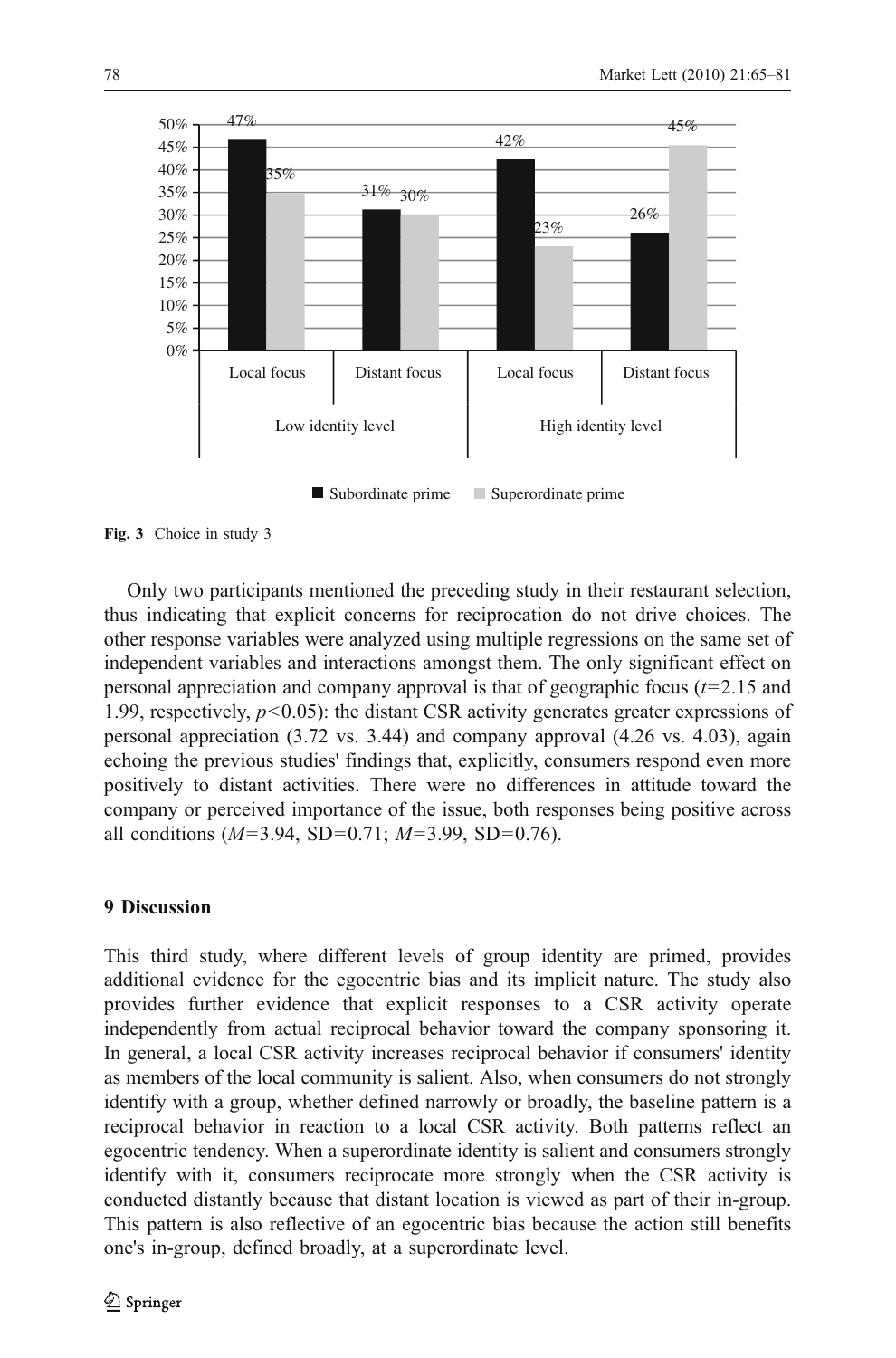# <span id="page-14-0"></span>10 Conclusion

In discussing humans' egocentric tendencies, it has been argued that a truly intelligent person will overcome egocentric behaviors and act in a manner favorable to all human society, regardless of geographic location; however, this perspective comes with the caveat that "no man will ever be so intelligent as to see the needs of others as vividly as he recognizes his own" (Niebuhr [1932,](#page-16-0) p. 28). The three experiments conducted for this research indicate that, in general, consumers indeed exhibit egocentric behaviors: they increase their patronage of a company if, through its CSR activities, it does something directly beneficial to their in-group.

Egocentric behaviors emerge when a company's actions benefit one's in-group (Diekmann [1997\)](#page-15-0) and when that group is salient and an important part of one's identity. At a baseline level, benefit to one's group is anchored on whether an activity is conducted locally. But if a superordinate identity is strong and salient in people's minds, the in-group can be defined more broadly. Indeed, in all experiments, the tendency to reciprocate more strongly to the local activity is moderated by consumers' superordinate identities: their sense of global identity in study 1, their environmental consciousness in study 2, and the salience and magnitude of their feelings of membership to a broader community in study 3. The general pattern of findings in this research is in line with the extant research on egocentrism and on social identity and the different ways in-groups are defined (Gaertner et al. [1989;](#page-15-0) Kramer and Brewer [1984](#page-16-0)).

An important characteristic of the egocentric bias is its implicit nature. Consumers do not explicitly state that their behaviors are driven by self-concern. In fact, the pattern for consumers' approval of a company is opposite that of actual patronage. In other words, consumers may state that they approve of what a company is doing elsewhere but this does not necessarily increase their purchasing of the company's products. Instead, reciprocal behavior is triggered by whether the company's activities are beneficial to oneself or one's own group. This implies that if a company's CSR efforts are not locally focused, then any attempt at promoting these efforts should emphasize a superordinate identity.

### Appendix

Personal impact (1–strongly disagree and 5–strongly agree):

This pledge affects me directly.

This effort will have direct consequences for me.

This pledge is relevant to me.

Attitude toward the company (five-point semantic differentials):

I dislike it–I like it

It is a bad company–it is a good company

It is an irresponsible company–it is a responsible company

CSR action approval (1–strongly disagree and 5–strongly agree):

I approve of what (company) is doing.

I think (company)'s actions are worthwhile.

It is good that (company) takes responsibility and sets high standards for itself.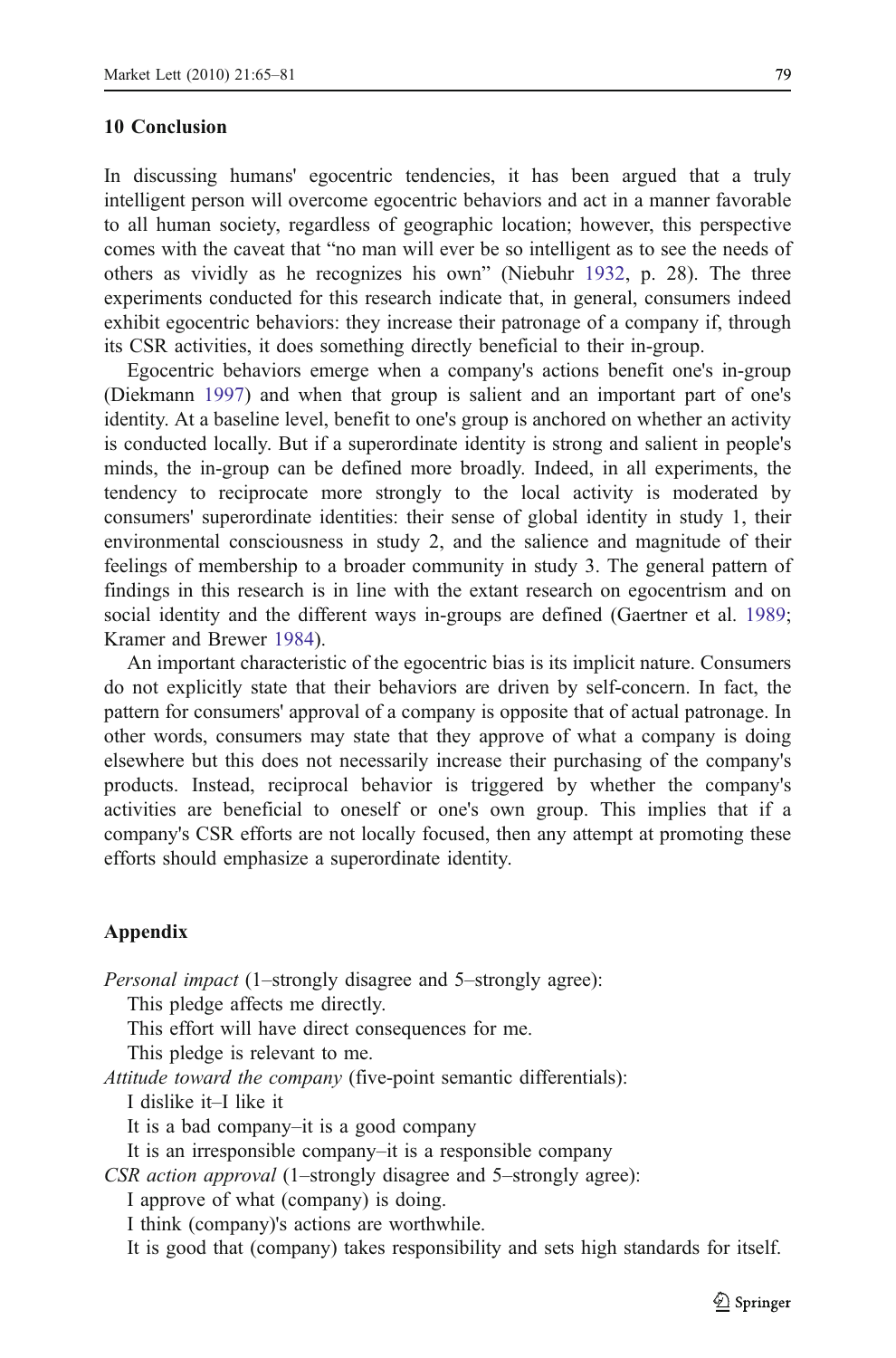<span id="page-15-0"></span>CSR issue importance (1–strongly disagree and 5–strongly agree):

- I believe that this is an important issue.
- I think it is vital to tackle these issues.

I believe that businesses have a responsibility to address these issues.

Personal appreciation (1–strongly disagree and 5–strongly agree):

- I am appreciative of what (company) is doing.
- I am grateful for (company)'s efforts.
- I am personally thankful for (company)'s initiative.

Open Access This article is distributed under the terms of the Creative Commons Attribution Noncommercial License which permits any noncommercial use, distribution, and reproduction in any medium, provided the original author(s) and source are credited.

### References

- Berger, I. E., & Kanetkar, V. (1995). Increasing environmental sensitivity via workplace experiences. Journal of Public Policy & Marketing, 14(2), 205–215.
- Berman, S. L., Wicks, A. C., Kotha, S., & Jones, T. M. (1999). Does stakeholder orientation matter? The Relationship between stakeholder management models and firm financial performance. Academy of Management Journal, 42(5), 488–506.
- Cameron, J. (2004). A three-component model of social identification. Self and Identity, 3, 239–262.
- Chong, D., Citrin, J., & Conley, P. (2001). When self-interest matters. Political Psychology, 22(3), 541– 570.
- Colonomos, A., & Santiso, J. (2005). Vive la France! French multinationals and human rights. Human Rights Quarterly, 27(4), 1307–1345.
- Daviss, B. (1999). Profits from principle: five forces redefining business. The Futurist, 33(3), 28–33.
- Dawkins, J., & Lewis, S. (2003). CSR in stakeholder expectations: and their implication for company strategy. Journal of Business Ethics, 44(2/3), 185–193.
- Dickinson, R., & Hollander, S. C. (1991). Consumer votes. Journal of Business Research, 23(1), 9-20.
- Diekmann, K. A. (1997). Implicit justifications and self-serving group allocations. Journal of Organizational Behavior, 18(1), 3–16.
- Economist (2008). Just good business: A special report on corporate social responsibility. The Economist, 19 January, 1–22.
- EIU. (2008). Doing good: Business and the sustainability challenge. London: Economist Intelligence Unit.
- Ellemers, N., Kortekaas, P., & Ouwerkerk, J. W. (1999). Self-categorisation, commitment to the group and group self-esteem as related but distinct aspects of social identity. European Journal of Social Psychology, 29, 371–389.
- Falk, R. (1994). The making of global citizenship. In B. van Steenbergen (Ed.), The condition of citizenship (pp. 127–139). London: Sage.
- Forehand, M., Deshpandé, R., & Reed, A. (2002). Identity salience and the influence of differential activation of the social self-schema on advertising response. Journal of Applied Psychology, 87(6), 1086–1099.
- Fornell, C., & Larcker, D. (1981). Structural equation models with unobservable variables and measurement error. Journal of Marketing Research, 18(1), 39–50.
- Gaertner, S. L., Mann, J., Murrell, A., & Dovidio, J. F. (1989). Reducing intergroup bias: the benefits of recategorization. Journal of Personality and Social Psychology, 57(2), 239–249.
- Gilovich, T., Medvec, V. H., & Savitsky, K. (2000). The spotlight effect in social judgement: an egocentric bias in estimates of the salience of one's own actions and appearance. Journal of Personality and Social Psychology, 78(2), 211–222.
- Handleman, J. M., & Bello, R. (2004). Community oriented corporate social responsibility: consumer evaluation of community attachment. Advances in Consumer Research, 31, 314–315.
- Harrison, J. S., & Freeman, E. R. (1999). Stakeholders, social responsibility, and performance: empirical evidence and theoretical perspectives. Academy of Management Journal, 42(5), 479–485.